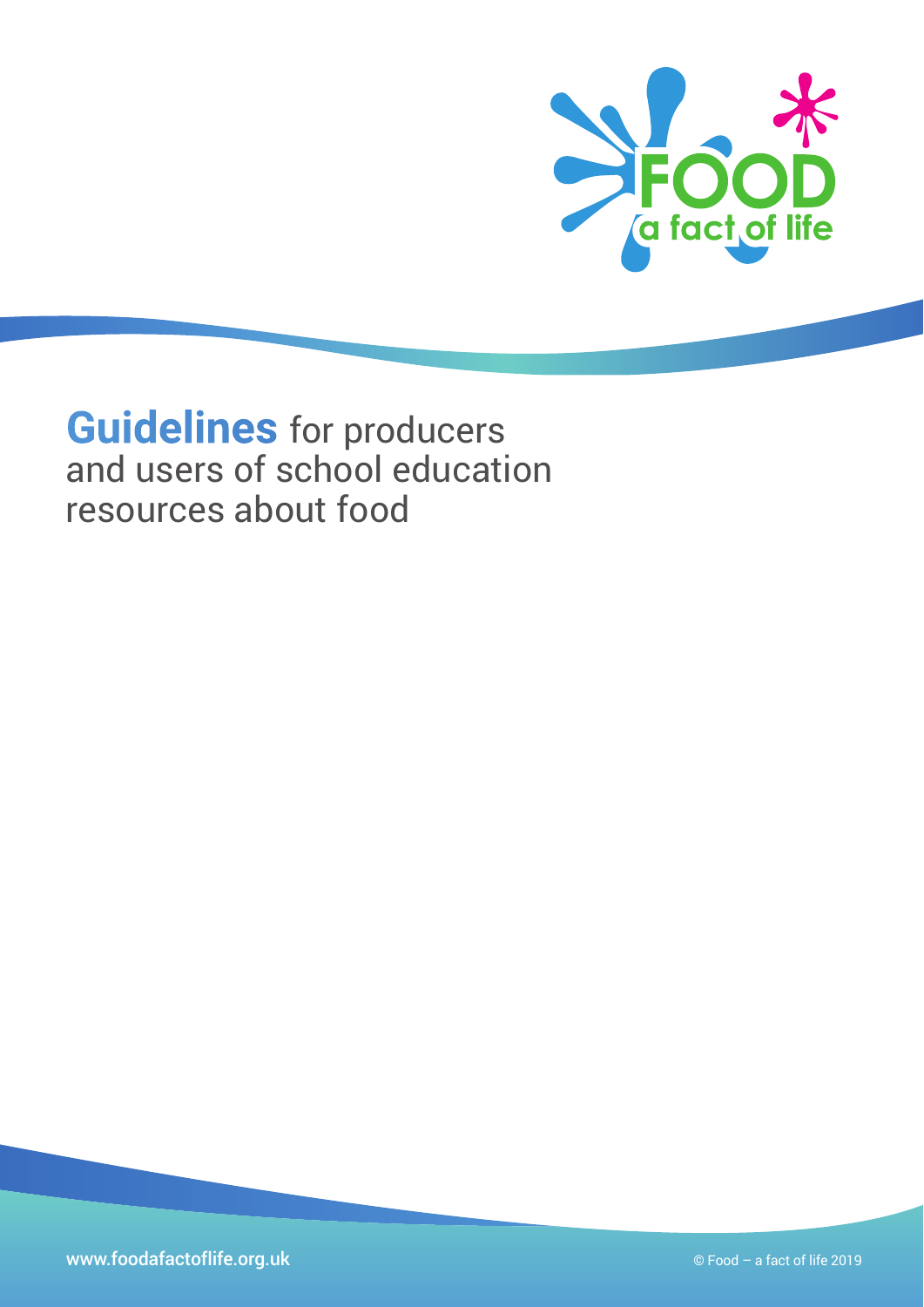#### Guidelines for producers and users of school education resources about food **Contents 2**

## **Contents**

| 1.0 Introduction                                  |    |
|---------------------------------------------------|----|
| 1.1 The scope and purpose                         | 3  |
| 1.2 Who are they for?                             |    |
| 1.3 How can they be used?                         |    |
| 2.0 The guidelines                                |    |
| 2.1 Content guidelines                            | 5  |
| 2.2 General quidelines                            | 8  |
| 3.0 Checklists - for resource producers and users |    |
| 3.1 Resource producers                            | 11 |
| 3.2 Resource users                                | 13 |
| 4.0 Acknowledgements and References               | 15 |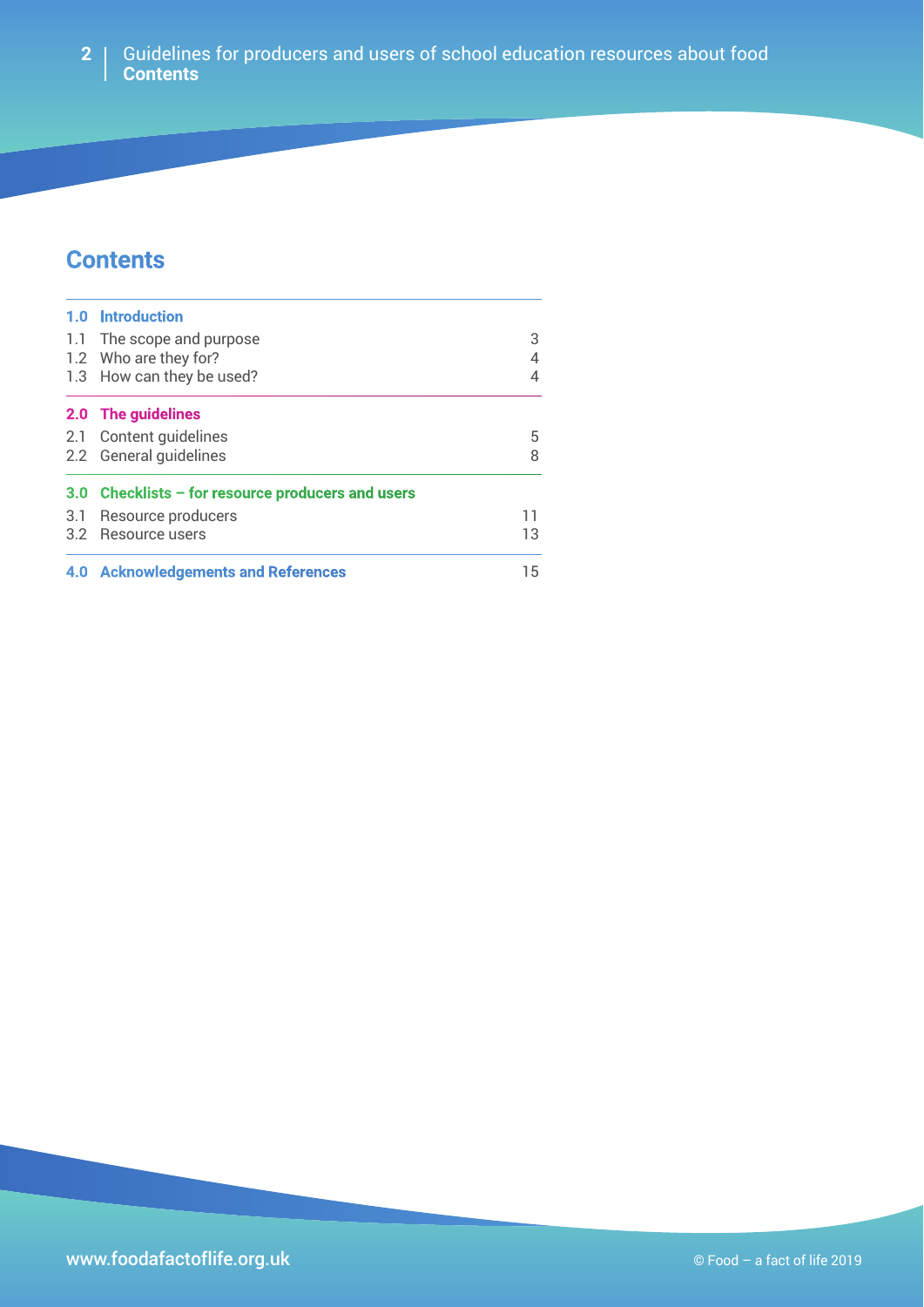## **1.0 Introduction**

In 1996, the UK government, through the Nutrition Task Force, published *Guidelines on Educational Materials concerned with Nutrition*, as part of *The Health of the Nation*. At this time, the government found that many people were confused by apparently conflicting information and advice about the food they eat. Some educational materials appeared to add to this confusion. Arguably, the same is still true two decades later.

The importance of food education throughout the curriculum in our schools, as part of whole school food approaches and food provision, continues to be part of the solution to ensure that pupils learn how to make healthy food choices now and in the future.

These guidelines build on food and nutrition being integrated into the curriculum  $[1,2,3,4]$ , the publication of the UK-wide *Core competences for children and young people* [5], and the establishment of the skills and knowledge framework. The latter supports teachers to teach food in primary and secondary schools [6, 7].

This document sets out a series of voluntary guidelines that can be adopted as part of a good practice approach by those who produce and use food education resources for schools. It is hoped that the guidelines will be used to support further food education in schools work, ensuring that children and young people use up-to-date, evidence-based and high-quality resources to support their learning about food.

## **1.1 The scope and purpose**

The guidelines aim to:

- set and promote high standards, expectations and requirements for the production of resources in relation to food education for schools;
- promote consistency of information;
- ensure resources support the curriculum and qualifications (England, Northern Ireland, Scotland and/or Wales), as well as the *Core competences for children and young people*;
- promote best practice, supporting teachers and enabling children and young people to learn.

The guidelines cover all types of educational resources, such as (but not limited to) worksheets, posters, leaflets, teaching packs, teacher guides, exam text books, videos, presentations, webinars, recipes, board games and cards, interactive games and activities, online learning, and whiteboard activities. The guidelines are not intended to be applied to academic materials, such as university text books.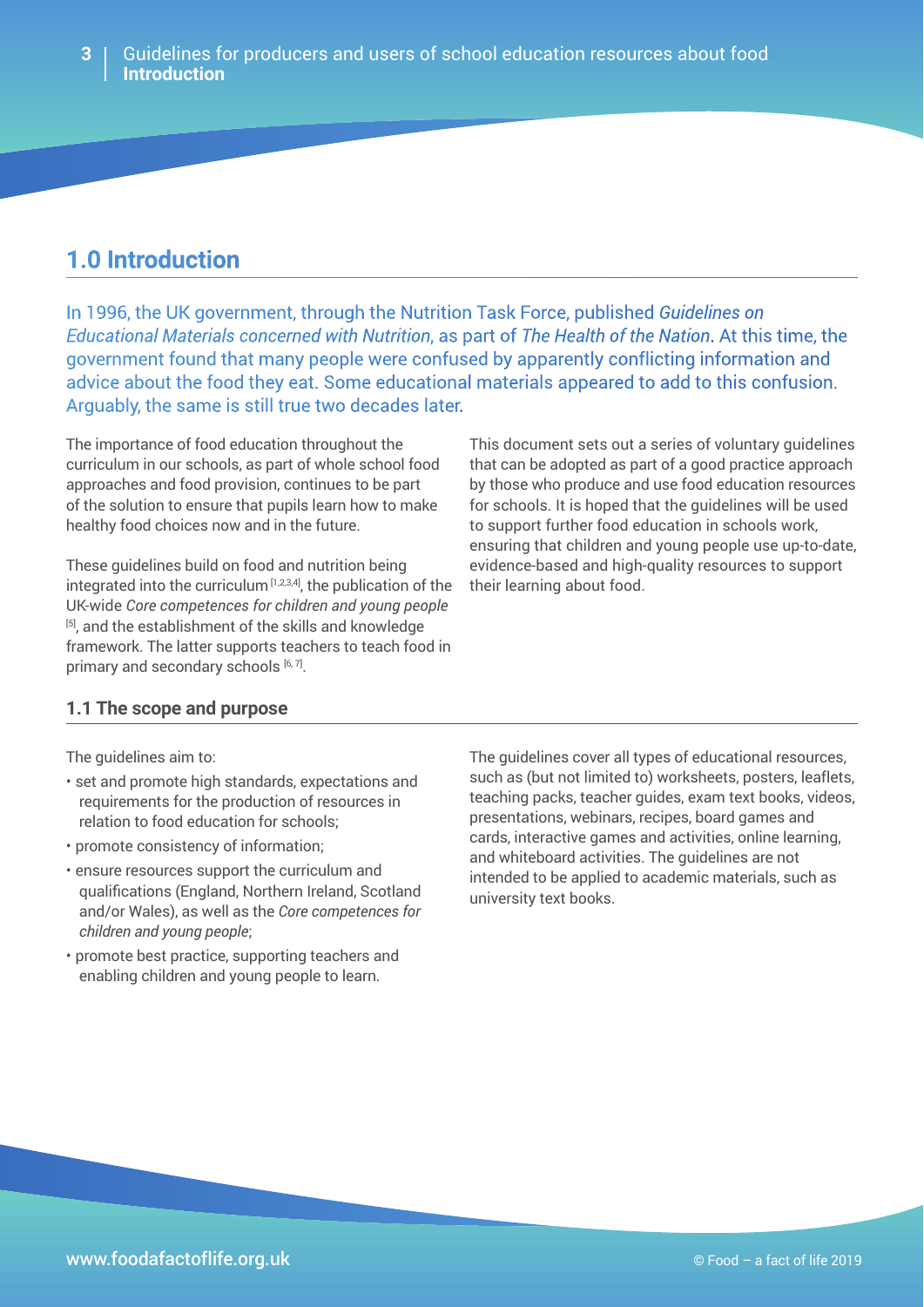• teachers, including those working in nurseries, special

• others who might identify in working in this area, e.g.

schools, academy trusts and PRUs;

• teacher training providers;

extra-curricular activities.

• health professionals;

• parents/carers;

### **1.2 Who are they for?**

The guidelines have been developed for a variety of audiences, but specifically for those who develop and use resources. Audiences include:

- commercial education resource publishers;
- non-profit organisations, charities and other groups that develop resources;
- industry, including school caterers, that develop resources;
- governmental bodies, including local authorities and *Healthy Schools;*

### **1.3 How can they be used?**

It is anticipated that the guidelines can be used in a variety of ways.

| <b>GENERALLY</b>                                                                                             | <b>RESOURCE DEVELOPERS</b>                                                                                                                 | <b>RESOURCE USERS</b>                                                                                                                              |
|--------------------------------------------------------------------------------------------------------------|--------------------------------------------------------------------------------------------------------------------------------------------|----------------------------------------------------------------------------------------------------------------------------------------------------|
|                                                                                                              |                                                                                                                                            |                                                                                                                                                    |
| To:<br>• promote the communication<br>of consistent and accurate<br>information related to food;             | To help publishers, agencies,<br>charities, teachers and others who<br>create food education materials:<br>develop high quality resources; | To help schools, teachers, trainee<br>teachers and other resource users:<br>· audit current or new resources to<br>ensure they are accurate, up to |
| • ensure all information provided is<br>reliable, balanced and evidence<br>based and from reputable sources; | plan and write new resources;<br>• update existing resources.                                                                              | date and appropriate;<br>• plan learning intent;<br>plan implementation and delivery                                                               |
| • avoid the publication of<br>misleading information;                                                        |                                                                                                                                            | in the curriculum;<br>• evaluate and assess learning                                                                                               |
| • support making high quality<br>resources for schools.                                                      |                                                                                                                                            | impact.                                                                                                                                            |

This document includes checklists that could be used for planning and resource production purposes, as well as auditing: one for resource developers and one for resource users.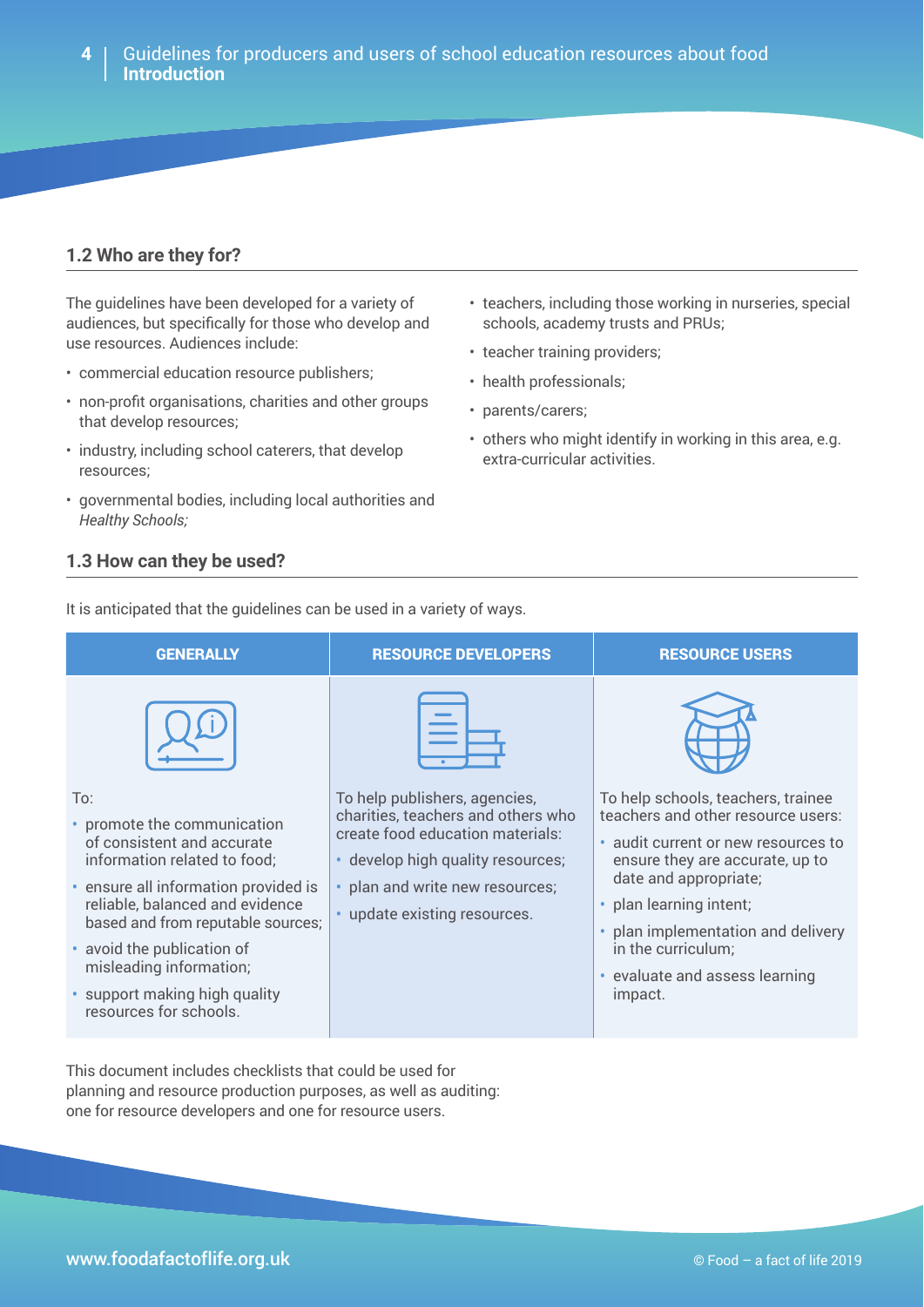## **2.0 The guidelines**

## There are 14 guidelines, grouped into two areas: content and general.

### **2.1 Content guidelines**

The specific guidelines covered will depend on the nature of the resource being developed or reviewed. These content guidelines are based on an audit of the common food themes found in the curricula around the UK [1,2,3,4], as well as the government's *Core competences for children and young people* [5]. The latter document sets out core skills and knowledge for different age groups from 5 to 16 years, providing a useful benchmark.

#### **1. Healthy eating and nutrition**

- Resources should be based on the UK's healthy eating guide (The Eatwell Guide [8]) and in line with school food standards (where appropriate).
- Messages should be in line with current government healthy eating guidelines, promoting a varied and healthy diet. These include at least 5 A DAY; reducing salt, free sugars and saturated fat; increasing fibre and having 2 portions of fish per week (1 of which should be oily). If hydration is mentioned, the recommendation is 6 - 8 drinks per day.
- Over time, concepts of energy (including energy balance), nutrients, fibre, water, dietary needs and special diets are covered.
- Resources should take account of current government health policy, reflecting recent overviews of scientific thinking, as put forward by governmental advisory bodies, such as the Scientific Advisory Committee on Nutrition<sup>[9]</sup>. Resources should acknowledge the main sources on which they are based.

#### **2. Food provenance**

• Food is produced, processed and sold in different ways, such as conventional and organic farming

methods, and fair trade. Resources should reflect current UK farming and food production processes. They should recognise that a range of views exists about how food is produced and present a balance of views. If global food production and/or processing are highlighted, the location should be clearly stated.

- Resources should recognise there are a number of different stages involved in food production and processing – the goal of which is to make food that is safe to consume.
- There are a range of different quality assurance standards and/or marks in operation. Resources should, where possible, make reference to the relevant standards for food production, e.g. Red Tractor, LEAF Marque, Quality Standard beef/lamb, Lion Mark, Northern Ireland Beef & Lamb Farm Quality Assurance, RSPCA Assured, EU Protected Food Names, Marine Stewardship Council, Ecolabel, Soil Association Organic Standard, FairTrade.
- Resources should reference that there are a range of views and opinions when it comes to defining food supply sustainability, though most definitions cover the following factors: sustainable farming practices, low environmental impact, upholding animal welfare, protection of public health, good employment practices, nutrition and community support.

#### **3. Food preparation**

• Activities should promote the acquisition of food preparation skills, as well as the safe use of a range of equipment (with due regard to hygiene). Resources should encourage an awareness and understanding of safe practices in order to prevent accidents and harm to those preparing food, e.g. safe use of electrical equipment or sharp knives.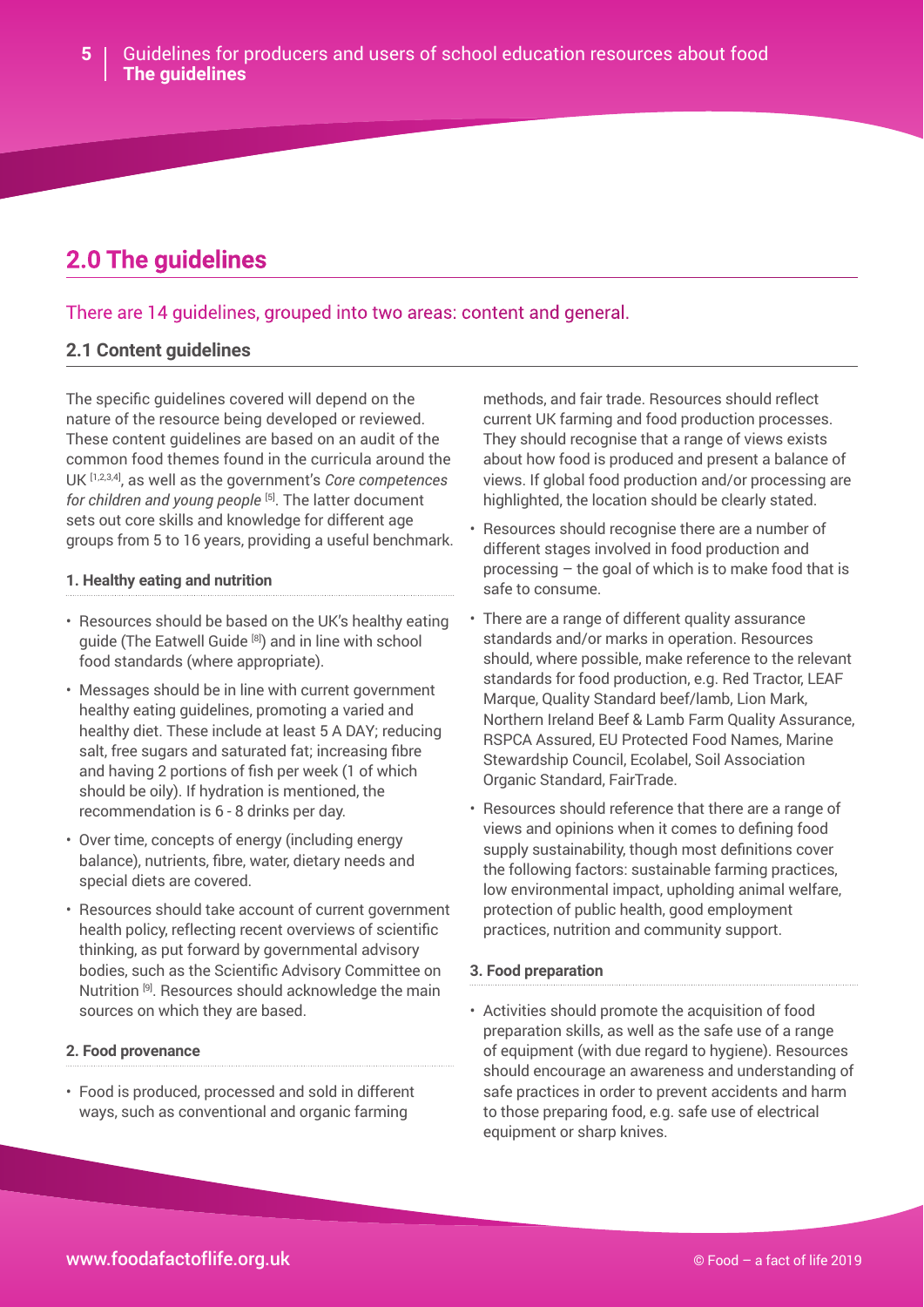- The intention should be for resources to enable pupils to acquire skills and knowledge to competently plan and safely prepare dishes for a healthy and varied diet.
- Activities should be age/ability appropriate, based on the government's *Core competences for children and young people* [5].
- Recipes and dishes should reflect current healthy eating advice, featuring predominately savoury dishes and take account of concerns about portion sizes. Recipes and dishes should reflect the cultural and ethnic diversity of the UK, and be mindful of different dietary needs, e.g. allergies.
- Cooking sessions should take account of the cost of ingredients for recipes, as pupils may be asked to bring ingredients from home.
- Where appropriate, resources should enable pupils to adapt recipes and dishes to make them healthier and more appealing.
- Good food hygiene and safety should be paramount. Resources should help pupils plan and carry out food storage, preparation and cooking, safely and hygienically. Where appropriate, steps to reduce the risk of food poisoning should be highlighted, e.g. thoroughly wash and dry hands after touching raw meat, and food hygiene regulations referenced (taking into account UK differences). This would include food traceability, temperatures for cold and hot food storage, core cooking temperatures and use of leftovers.
- Recipes should include the title, ingredients (listed in order of use and in metric quantities), equipment and method. Other support information may be provided, such as hygiene, risk assessment, skills, modifications to the recipe and storage. A photograph of the dish, and/or preparation stages, may also be beneficial.
- Where activities relate to food science, key scientific principles should be stated. For example, these may include composition (structures/colloidal systems), effects of heat (heat transfer), involvement of enzymes and acids, spoilage and safety, preservation of food and sensory evaluation.

• Food waste should be actively emphasised and minimised and food leftovers used. The composting of fruit and vegetables and recycling of food packaging should be promoted. Reusable containers should be encouraged, with minimal or no use of unrecyclable materials.

#### **4. Food choice**

- Information and activities on the topic of factors affecting food choice should acknowledge that people eat or avoid certain foods according to a range of factors, such as religion, culture, ethical belief, cost, personal preference, health, eating occasion, the influence of role models, body image, mood, social connectedness, food skills and knowledge, and where they live.
- When encouraging healthier eating, aspects of behavioural science should be taken into consideration, including availability of food, attractiveness, social norms and role models.
- The influence of food marketing, advertising and promotion on purchasing behaviour, food selection and dietary patterns should be highlighted where resources deal with food choice factors.
- When dealing with portion sizes of food and drinks, or where the resource suggests a typical portion size, consideration should be taken of the age of the pupils. Portions for children in nursery and primary schools should be smaller than suggested for an adult.
- Resources featuring food labelling should adhere to the European Food Information to Consumers (FIC) regulation. Nutrition and allergen labelling should be based on the guidance from the Department of Health and Social Services (DHSC) and Food Standards Agency (FSA). Reference could also be made to the UK's front-of-pack traffic light labelling. Resources should encourage pupils to read and use food labels to make informed decisions, e.g. selecting a lower salt or sugar option.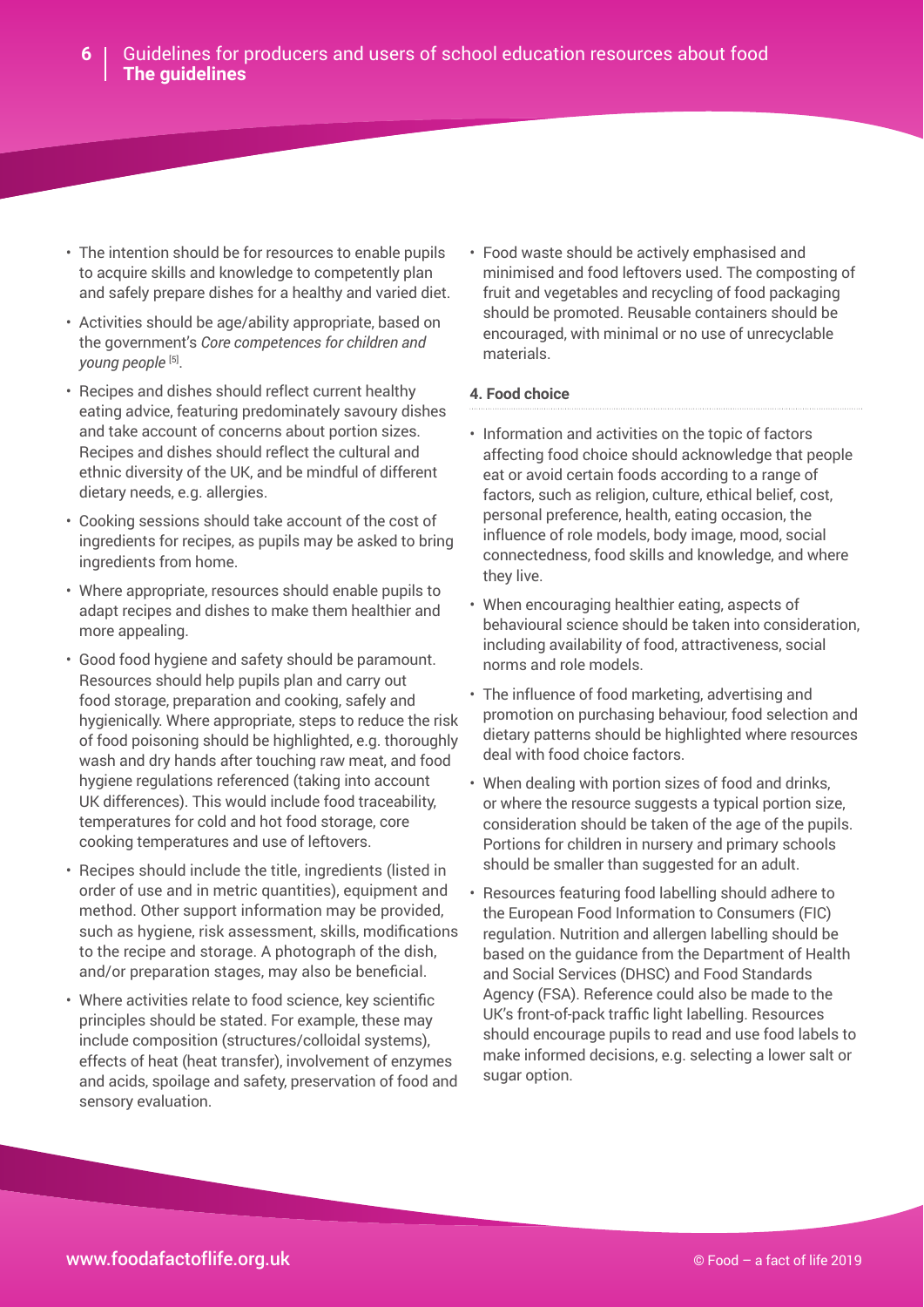#### **5. Healthy lifestyles**

Resources should:

- promote and emphasise healthy lifestyles, such as having a varied and balanced diet (food and drinks), being active and brushing teeth twice a day, including how healthy lifestyles contribute to disease prevention, physical, social and mental wellbeing, and a healthy weight;
- reflect the UK guidelines on physical activity for children, i.e. 60 minutes per day. A range of activities should be promoted, and stereotypes challenged, e.g. only boys playing football;
- be placed within the context that being active every day should be the norm, and that sedentary behaviour (inactivity) should be decreased, e.g. watching TV, playing computer games.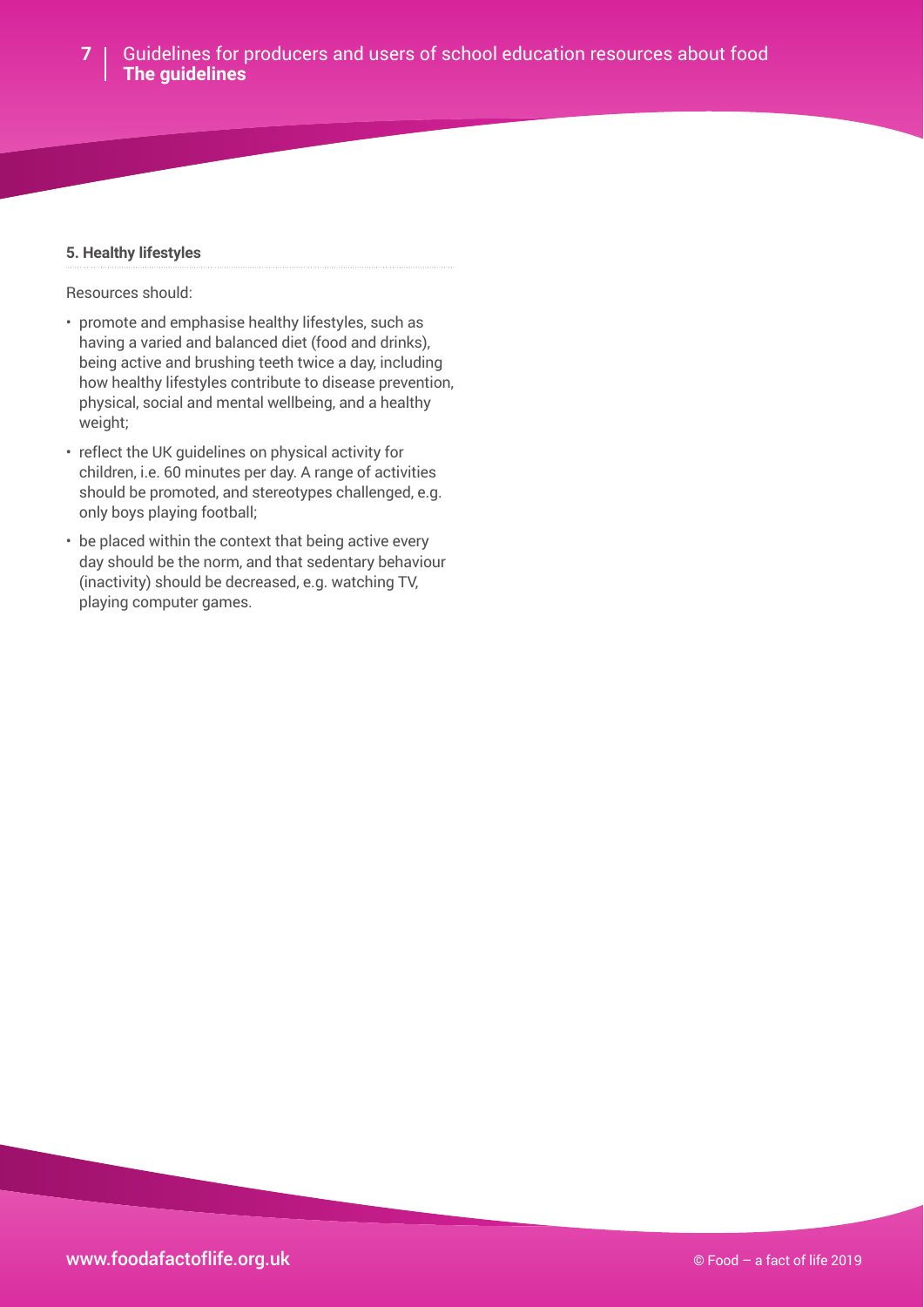### **2.2 General guidelines**

#### **6. Curriculum and qualifications**

- Resources should link to and support the curriculum (England, Northern Ireland, Scotland and/or Wales, as appropriate) and/or qualification specifications. The *Core competences for children and young people* may also be used as a guide.
- Learning can be framed through a number of perspectives, including:
	- dedicated food or personal health lessons;
	- science and physical education;
	- literacy and maths;
	- cross-curricular learning, such as STEM, geography, history, religious education and art;
	- assemblies and event days;
	- extra-curricular activities and off-site visits.
- Clear references and links should be given, helping the teacher to make a judgement about the appropriateness of the resource to support their teaching.
- If resources are aimed at out-of-school learning, the rationale and learning outcomes should be stated.

#### **7. Support teaching and learning**

• Resources should introduce, develop and/or enhance the food skills and knowledge of children and young people. For example, enabling them to better comprehend the complexity of food issues in modern life, appreciate food production and processing issues in the UK and how these are regulated, how to apply healthy eating principles to make healthy food choices, and to acquire practical skills to prepare a range of dishes.

- Resources should promote best practice with regard to showcasing Schemes of Work, lesson plans, aim and objective setting, differentiation, progression, and teaching and learning styles, e.g. active learning strategies, show and tell, practical work, group work, and assessment.
- Learning intent and objectives for learning should be clearly stated.
- Links may be made to guidance for teachers delivering food teaching in schools, such as the Food teaching in primary/secondary schools: knowledge and skills framework<sup>[6,7]</sup>.
- Where appropriate, resources may highlight career opportunities with regard to food and other areas.

#### **8. Evidence based**

- Education resources should not be misleading. Sufficient detail and explanation should be included to ensure that the information being given is placed in the relevant context and is not open to misinterpretation.
- Where appropriate, resources could showcase reallife situations and practices. These should reflect the most up-to-date working practices (and should state where the example is located, e.g. UK, Europe).
- Where a range of different views exist, and there is no recent scientific overview or consensus, materials should acknowledge the controversy. If producers of resources put greater emphasis on one specific point of view, they should state that this is their own particular point of view. Where possible, a balance of views should be presented.
- Where appropriate, references should be provided to allow the user to clearly understand the source from which the resource has been developed and to look at the references to gain deeper insight.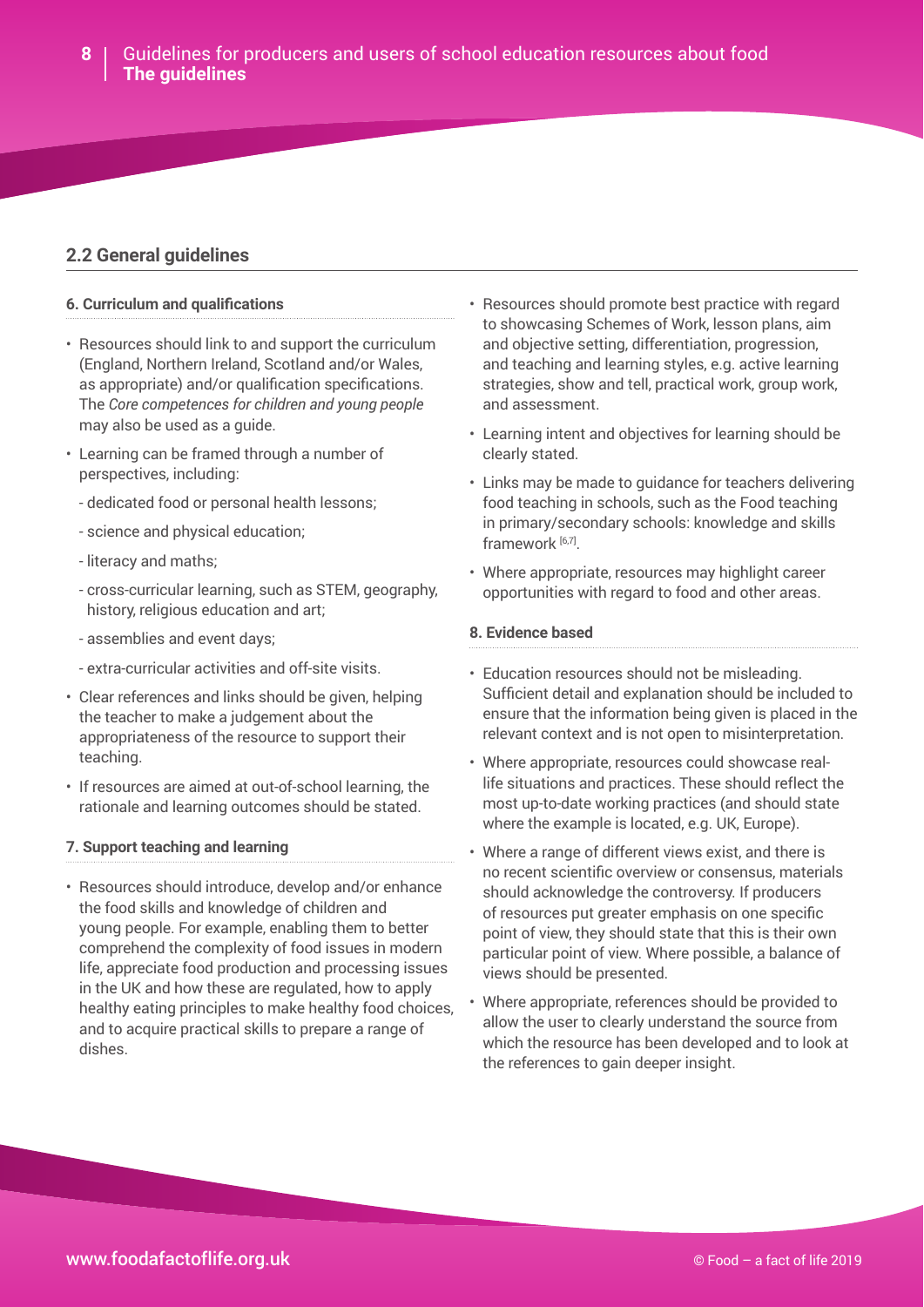#### **9. Campaigning, fundraising and marketing**

- If resources are developed for schools as part of a campaign, fundraising or marketing activity, a clear educational rationale and benefit must be stated.
- The name of the resource producer must be clearly stated, including if the resource has been sponsored by a third party. This will allow teachers to decide whether they wish to use the resource.
- Logos and brand names in the text and illustrations should be used both sparingly and in a relevant context, e.g. as a case study of food production, careers information, recipe reformulation. Where reference is made in text and illustrations to a specific product or service, it is preferable to use generic grouping or images. There may be situations where the mention of branded products from sponsors can be justified in helping users identify particular types of products. Where this is done, such use should be sparingly and in a relevant context.

#### **10. Original works and adaptations**

- If someone other than the author adapts an existing resource, permission must be sought and the original source must be referenced. If the author sells an adapted resource, permission must be sought regarding copyright and potential income sharing. Steps must be taken so that works are not plagiarised.
- Where teacher-created resources are sold via resource portals, websites and/or social media, they should be their own work and not contain content from others, unless permission has been granted.

#### **11. Design and production**

- Resources must be appropriate for their intended users in terms of layout, content, level of knowledge and understanding required, language used and complexity of ideas put forward, i.e. know the audience.
- Resources may be produced in editable formats, allowing users to adapt these for different learning needs.
- The resource should demonstrate excellence in the use of accurate spelling, punctuation and grammar.
- Any abbreviations or acronyms should be explained in full the first time they are used (and ideally avoided).
- Where it is helpful to users, page numberings, an index, links to further information, a glossary of terms and/or brief summaries of key points should be included.
- Further reading or website lists could be provided.
- All resources should carry a publication date.

#### **12. Consultation, testing and feedback**

- Resources should be developed in consultation with end-users. For example, this may be teachers, initial teacher trainers and/or pupils. In addition, a time frame for comments should be provided, e.g. 3 - 4 weeks.
- Where appropriate, resources should be tested with their target user to evaluate effectiveness before publication.
- Once published, if feedback is received, it should be acknowledged. If resources need updating in light of feedback, amendments should be made as quickly as possible (depending on format type). A version number and date should be added.

#### **13. Society, culture and religion**

- Resources should be mindful to the needs of all groups in society and be inclusive. They should always:
- recognise and project the broad range of activities open to different genders, and avoid stereotyping;
- reflect the multicultural nature and religious diversity of society in the UK;
- recognise people with different needs;
- take account of different family types;
- take account of different age groups;
- contain no explicit or implied prejudice to any groups in our society.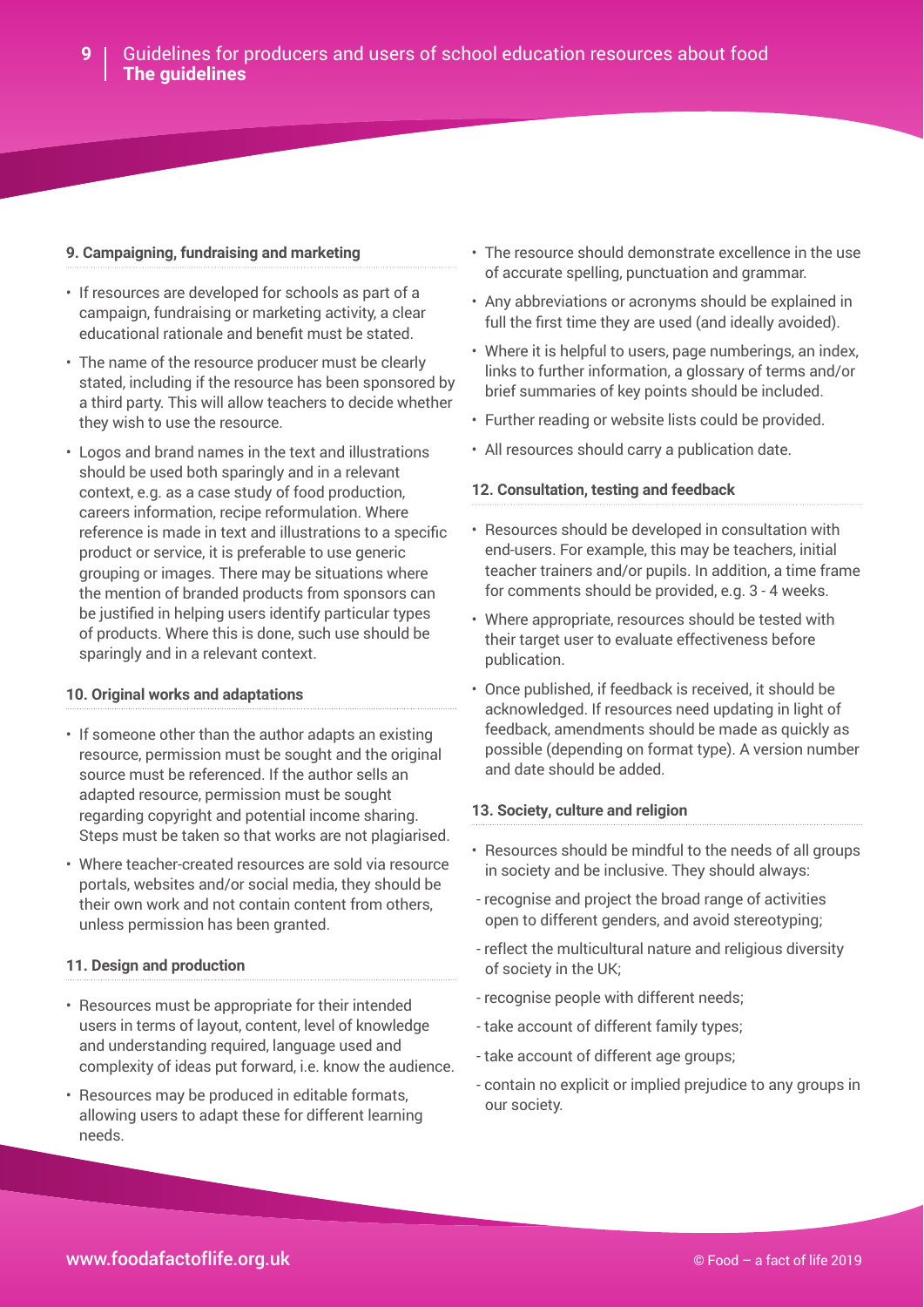- Resource producers should recognise the complexity of the social and cultural factors and religious traditions attached to food. They should:
- use vocabulary that avoids implicit or explicit value judgements about particular food or lifestyles;
- avoid the use of communication techniques and terminology that is likely to be scaremongering.

#### **14. Contact details**

- The name of the producer, and the name of any sponsor/funder, should be clearly stated for transparency.
- Contact details should be provided, e.g. web address, email address, telephone number, postal address, social media.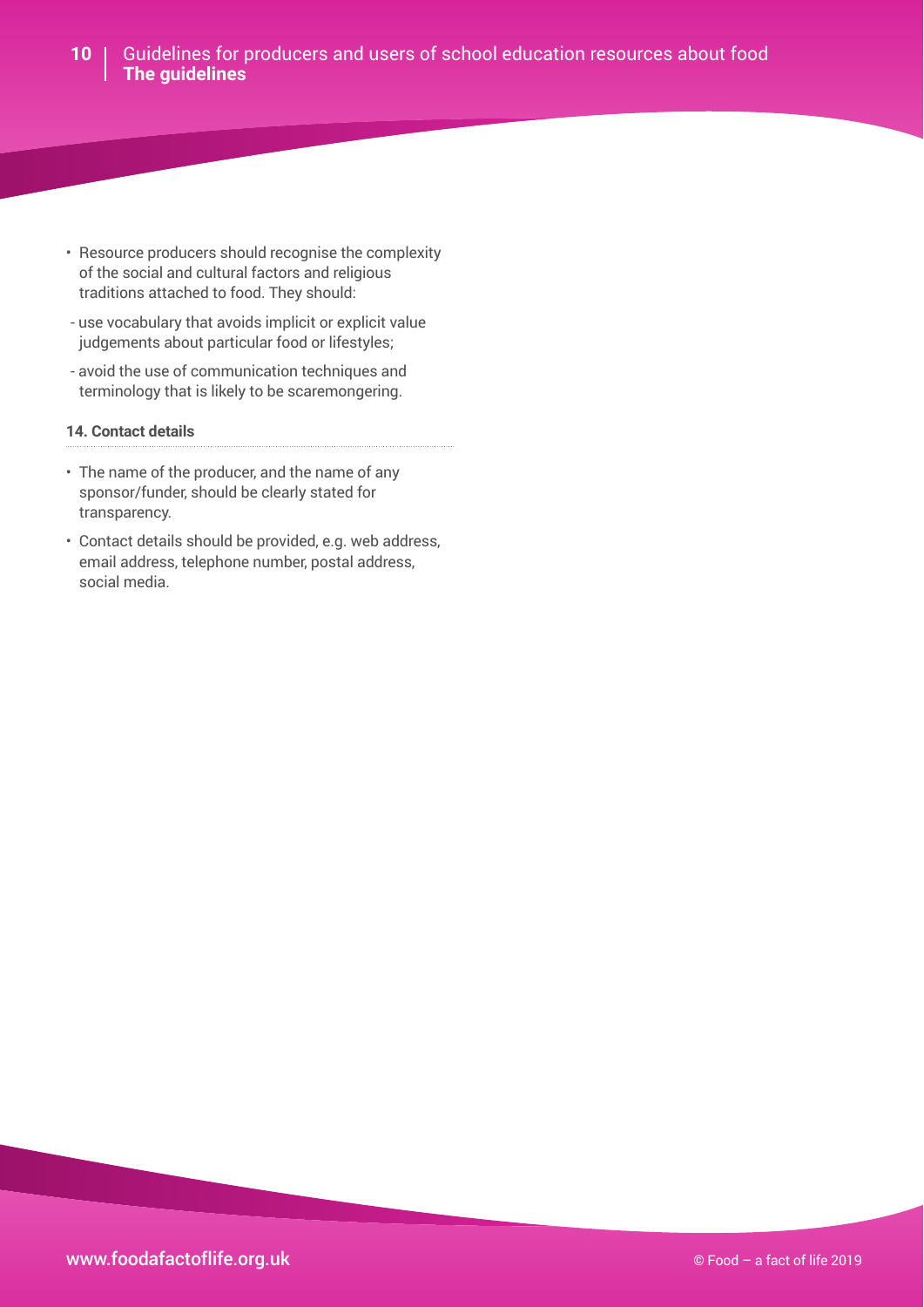## **3.0 Checklists**

## **3.1 Resource producers**

#### **CONTENT**

|                | <b>GUIDELINES</b>                                                                                                                                                               | <b>COVERED?</b> | <b>ACTION</b> |
|----------------|---------------------------------------------------------------------------------------------------------------------------------------------------------------------------------|-----------------|---------------|
|                | <b>Healthy eating and nutrition</b><br>• Based on UK healthy eating model.<br>• Reflect current government healthy eating guidelines.                                           |                 |               |
| $\overline{2}$ | <b>Food provenance</b><br>• UK farming practices reflected (unless about another<br>part of the world).                                                                         |                 |               |
| 3              | <b>Food preparation</b><br>• Enable food skill acquisition.<br>Recipes reflect healthy eating advice and cost is<br>$\bullet$<br>considered.<br>• Good food hygiene and safety. |                 |               |
| 4              | <b>Food choice</b><br>• Range of factors highlighted.<br>• Current food labels used.                                                                                            |                 |               |
| 5 <sup>5</sup> | <b>Healthy lifestyles</b><br>• Based on UK guidelines for activity.<br>• Promote and emphasise healthy lifestyles.                                                              |                 |               |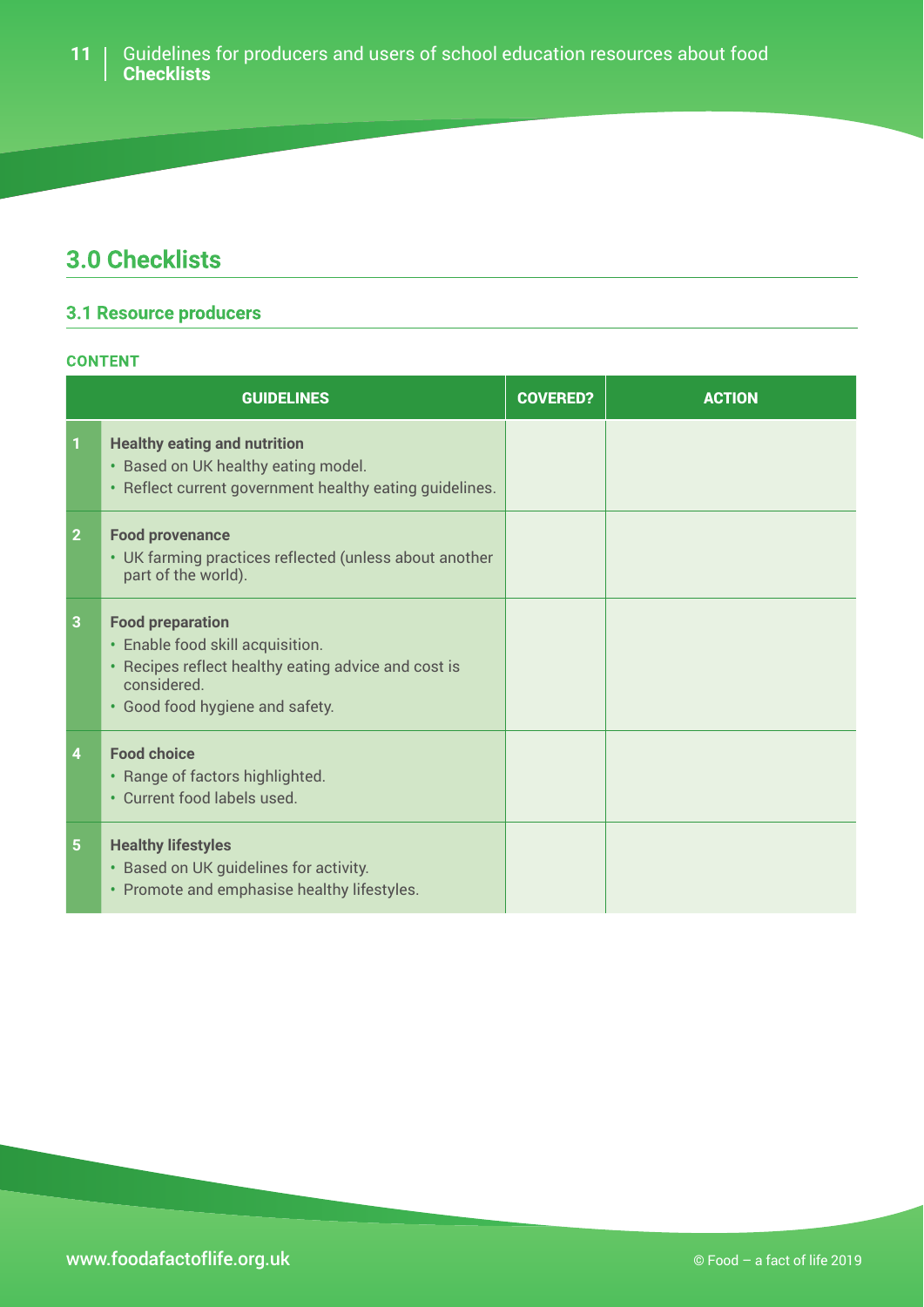#### **GENERAL**

|    | <b>GUIDELINES</b>                                                                                                                                                                                        | <b>COVERED?</b> | <b>ACTION</b> |
|----|----------------------------------------------------------------------------------------------------------------------------------------------------------------------------------------------------------|-----------------|---------------|
| 6  | <b>Curriculum and qualifications</b><br>• Curriculum and qualification linked.<br>• Links to other subjects stated.                                                                                      |                 |               |
|    | <b>Support teaching and learning</b><br>• Learning objectives stated.<br>• Progression and differentiation acknowledged.                                                                                 |                 |               |
| 8  | <b>Evidence based</b><br>• Not misleading and references given for further<br>reading.<br>• Acknowledgement given to areas of controversy or<br>where greater emphasis is on one specific point of view. |                 |               |
| 9  | <b>Campaigning, fundraising and marketing</b><br>• Clear educational rationale and benefit stated.<br>• Logos and brand names used sparingly and in context.                                             |                 |               |
| 10 | <b>Original works and adaptations</b><br>• Permission sought on use of copyright materials.<br>• Work is not plagiarised.                                                                                |                 |               |
| 11 | <b>Design and production</b><br>• Accurate spelling, punctuation and grammar.<br>• Helpful layout for user in mind.                                                                                      |                 |               |
| 12 | <b>Consultation, testing and feedback</b><br>• Consultation and feedback from end users.                                                                                                                 |                 |               |
| 13 | Society, culture and religion<br>• Reflect modern UK society.                                                                                                                                            |                 |               |
| 14 | <b>Contact details</b><br>• Details added, including date of publication (and<br>version number, where appropriate).                                                                                     |                 |               |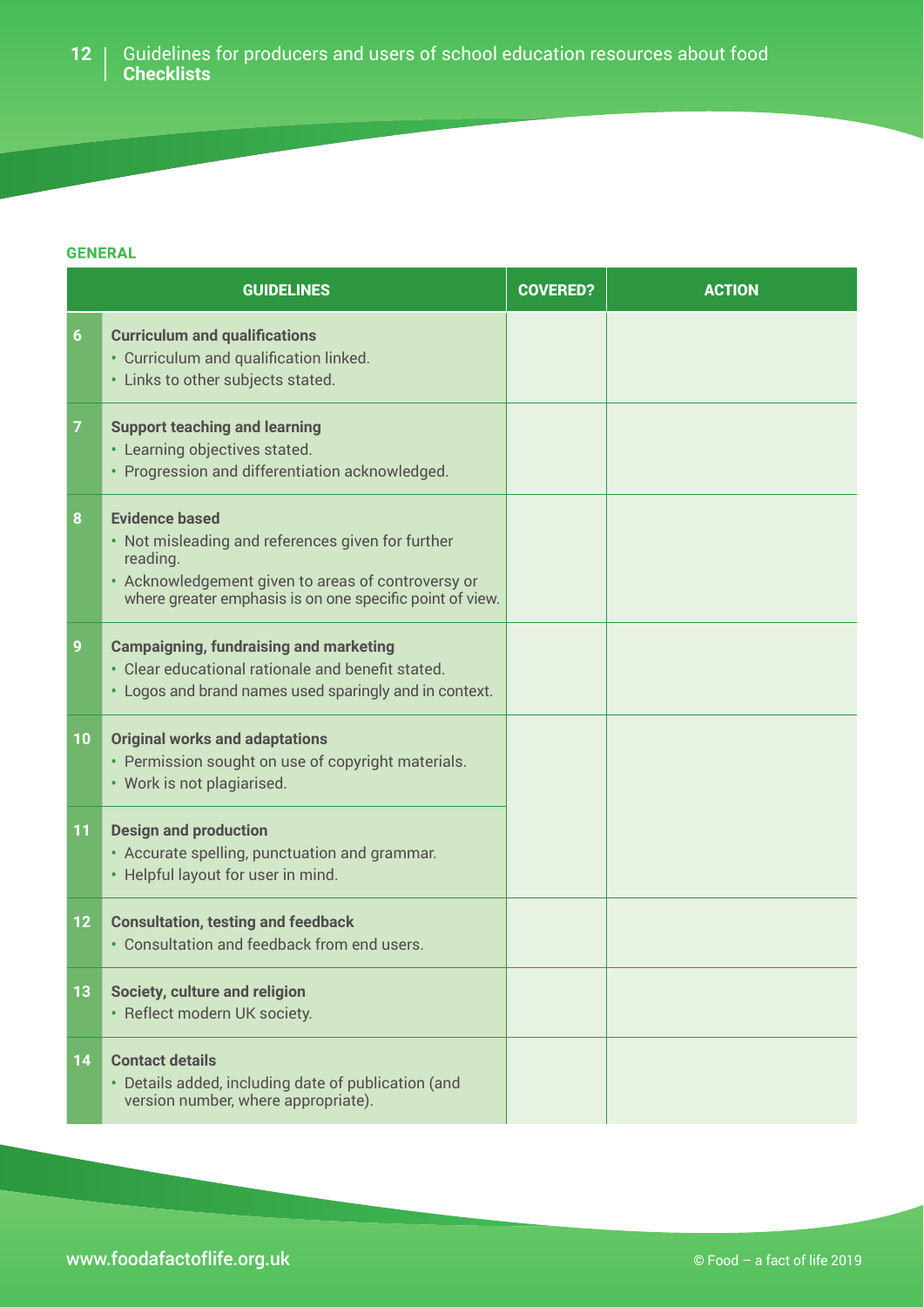### **13** Guidelines for producers and users of school education resources about food **Checklists**

## **3.2 Resource users**

#### **CONTENT**

|                | <b>GUIDELINES</b>                                                                                                                                                    | <b>COVERED?</b> | <b>ACTION</b> |
|----------------|----------------------------------------------------------------------------------------------------------------------------------------------------------------------|-----------------|---------------|
| 1              | <b>Healthy eating and nutrition</b><br>• Based on UK healthy eating model.<br>• Reflect current government healthy eating guidelines.                                |                 |               |
| $\overline{2}$ | <b>Food provenance</b><br>• UK farming practices reflected (unless about another<br>part of the world).                                                              |                 |               |
| 3              | <b>Food preparation</b><br>• Enable food skill acquisition.<br>• Recipes reflect healthy eating advice and cost is<br>considered.<br>• Good food hygiene and safety. |                 |               |
| 4              | <b>Food choice</b><br>• Range of factors highlighted.<br>• Current food labels used.                                                                                 |                 |               |
| 5 <sup>1</sup> | <b>Healthy lifestyles</b><br>• Based on UK guidelines for activity.<br>• Promote and emphasise healthy lifestyles.                                                   |                 |               |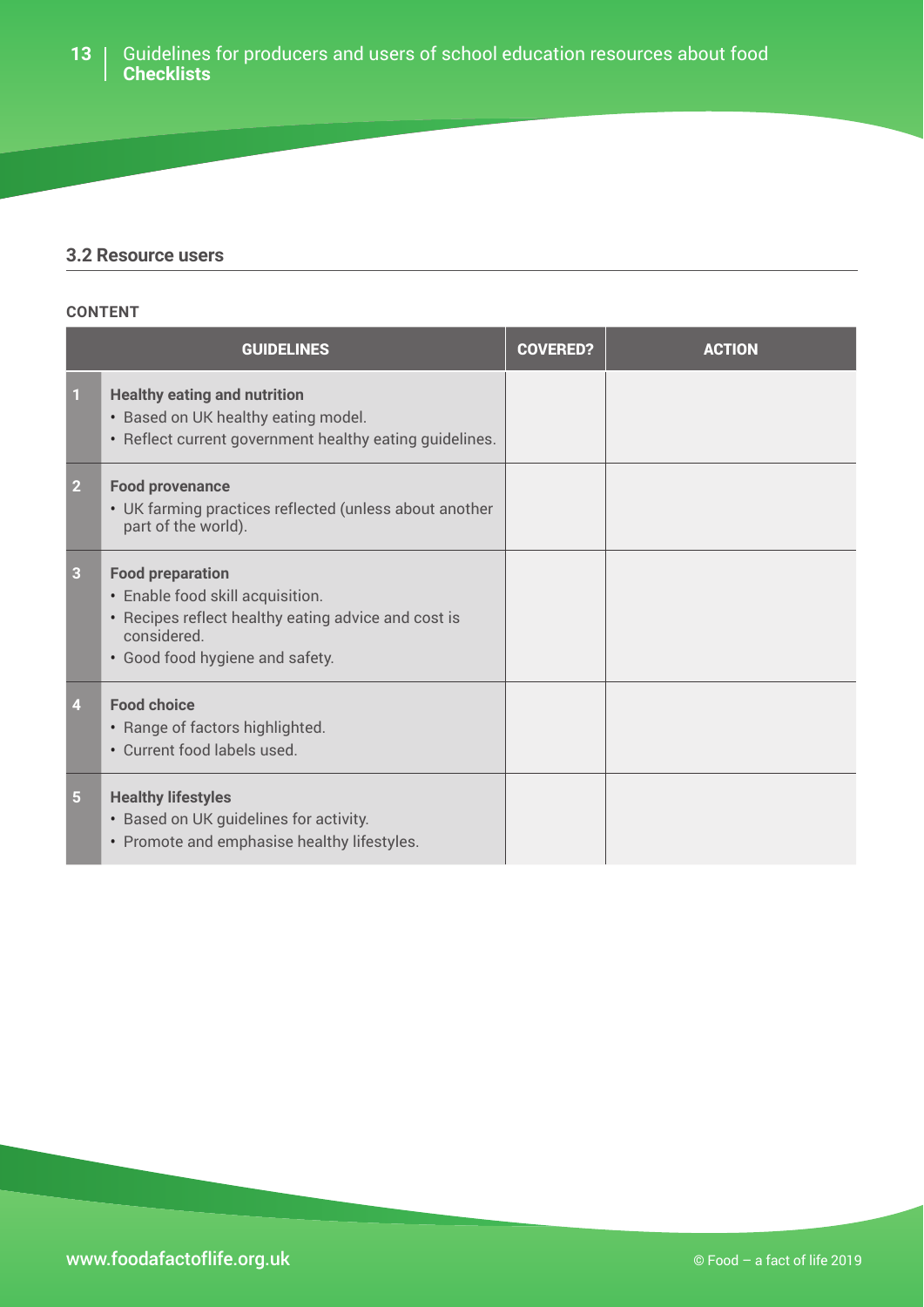#### **GENERAL**

|                 | <b>GUIDELINES</b>                                                                                                                                                                    | <b>COVERED?</b> | <b>ACTION</b> |
|-----------------|--------------------------------------------------------------------------------------------------------------------------------------------------------------------------------------|-----------------|---------------|
| $6\overline{6}$ | <b>Curriculum and qualifications</b><br>• Curriculum and qualification links provided.<br>• Links to other subjects stated.                                                          |                 |               |
|                 | <b>Support teaching and learning</b><br>· Schemes of Work or lesson plans provided.<br>• Learning objectives stated.<br>• Progression and differentiation highlighted.               |                 |               |
| 8               | <b>Evidence based</b><br>• Not misleading and references given.<br>• Acknowledgement given to areas of controversy<br>or where greater emphasis is on one specific point<br>of view. |                 |               |
| 9               | <b>Campaigning, fundraising and marketing</b><br>• Clear educational rationale and benefit stated.<br>• Logos and brand names used sparingly and in context.                         |                 |               |
| 10 <sub>1</sub> | <b>Original works and adaptations</b><br>• Permission sought on use of copyright materials.<br>• Work is not plagiarised.                                                            |                 |               |
| 11              | <b>Design and production</b><br>• Helpful layout for pupils.<br>• Accurate spelling, punctuation and grammar.                                                                        |                 |               |
| 12              | <b>Consultation, testing and feedback</b><br>• Contact details provided to give feedback.                                                                                            |                 |               |
| 13              | Society, culture and religion<br>· Reflect modern UK society.                                                                                                                        |                 |               |
| 14              | <b>Contact details</b><br>• Details added, including date of publication (and<br>version number, where appropriate).                                                                 |                 |               |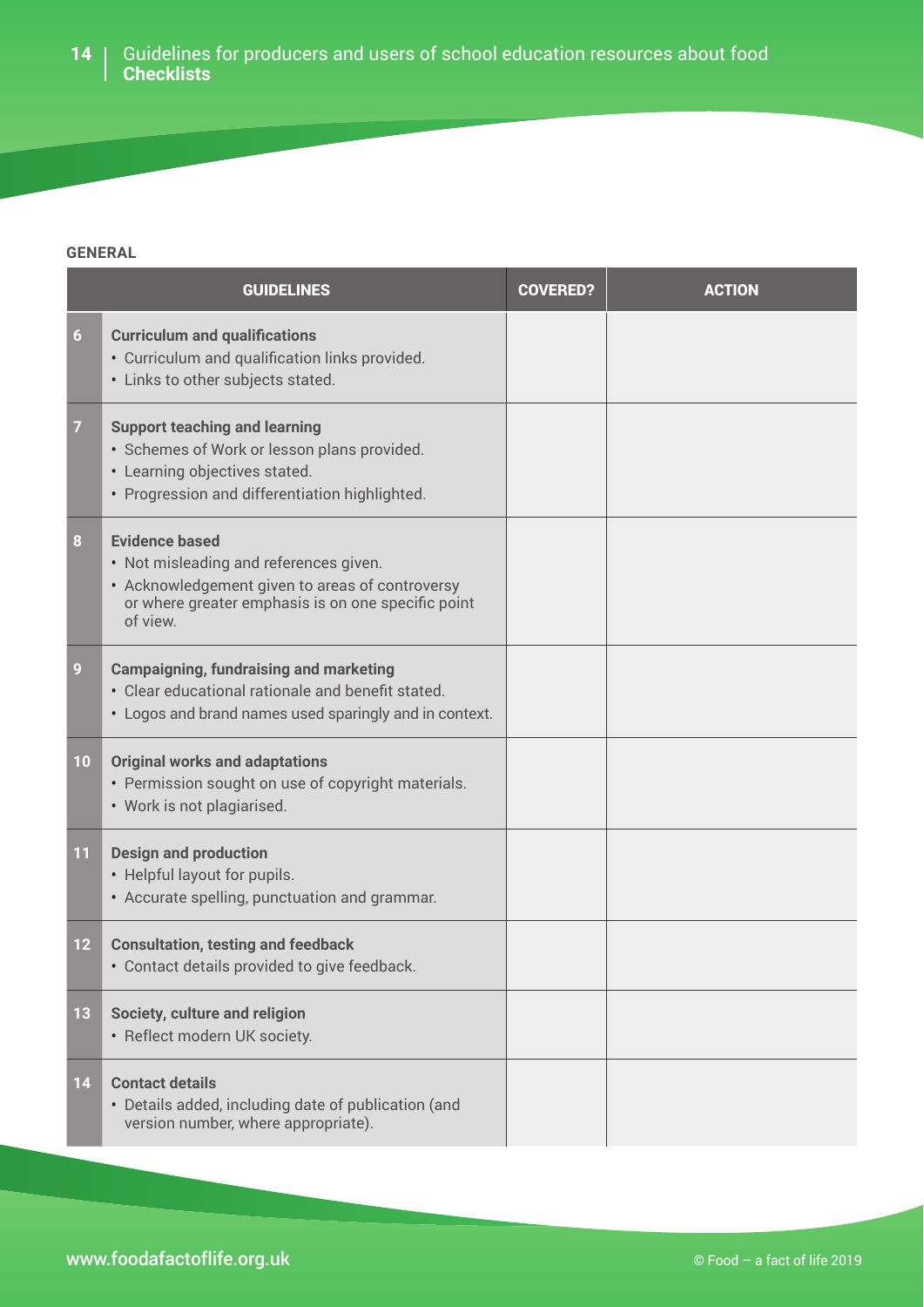## **4.0 Acknowledgements**

This work was initiated by the Agriculture and Horticulture Development Board and the British Nutrition Foundation. The guidelines were developed in consultation with:

**Carl Edwards,** LEAF (Linking Environment And Farming)

**Claire Theobald,** British Nutrition Foundation

**Elizabeth Tydeman,** Public Health England

**Gemma Taylor,** STEM Learning

**Jason O'Rourke,** Washingborough Academy

**Jonathan Dix,** Dartford Science and Technology College

**Josh Payne,** National Farmers Union

**Kate Hufton,** Hornbean Academy Trust

**Louise Attwood,** AQA

**Roy Ballam,** British Nutrition Foundation

**Roz Reynolds,** Agriculture and Horticulture Development Board

**Sue Lawton,** Agriculture and Horticulture Development Board

**Tony Ryan,** Design and Technology Association

The Guidelines received 57 individual comments from a range of individuals and organisations as part of an open consultation (February - March 2019).

#### **References**

[\[1\] National Curriculum for England](https://www.gov.uk/government/collections/national-curriculum)

- [2] Council for the Curriculum, Examinations and [Assessment](http://ccea.org.uk/curriculum)
- [\[3\] Curriculum for Excellence](https://education.gov.scot/scottish-education-system/policy-for-scottish-education/policy-drivers/cfe-%28building-from-the-statement-appendix-incl-btc1-5%29/What%20is%20Curriculum%20for%20Excellence?)
- [\[4\] National Curriculum \(Wales\)](https://gov.wales/curriculum-and-assessment)
- [\[5\] Core competences for children and young people](https://www.nutrition.org.uk/foodinschools/competences/competences.html)  [aged 5 to 16 years](https://www.nutrition.org.uk/foodinschools/competences/competences.html)
- [\[6\] Food teaching in primary schools: knowledge and](https://www.gov.uk/government/publications/food-teaching-in-primary-schools-knowledge-and-skills-framework)  [skills framework](https://www.gov.uk/government/publications/food-teaching-in-primary-schools-knowledge-and-skills-framework)
- [7] Food teaching in secondary schools: knowledge and [skills framework](https://www.gov.uk/government/publications/food-teaching-in-secondary-schools-knowledge-and-skills-framework)
- [\[8\] The Eatwell Guide](https://www.gov.uk/government/publications/the-eatwell-guide)
- [\[9\] Scientific Advisory Committee on Nutrition \(SACN\)](https://www.gov.uk/government/groups/scientific-advisory-committee-on-nutrition)